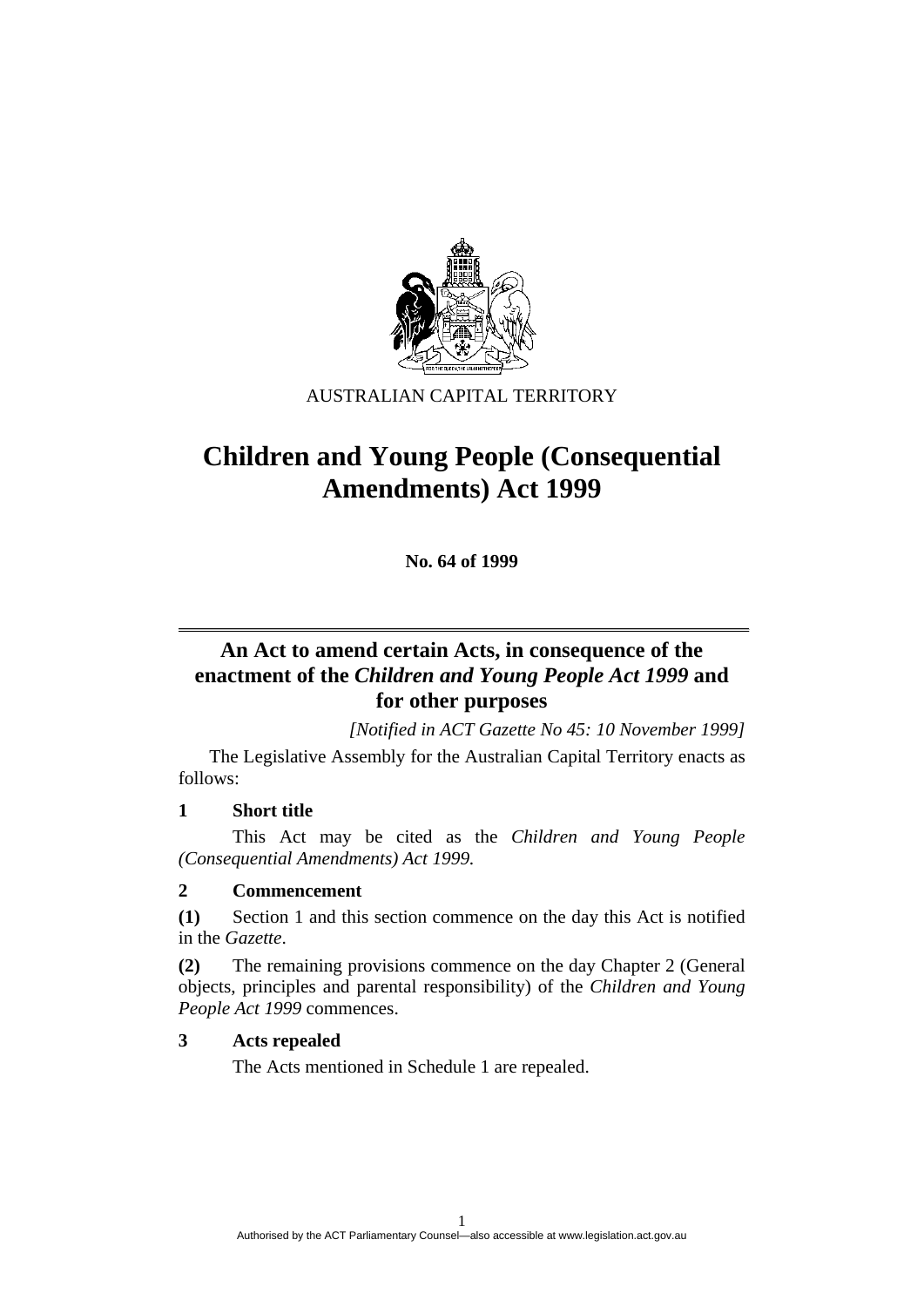### **4 Consequential amendments of other laws**

**(1)** The Acts mentioned in Schedule 2 are amended as set out in Schedule 2.

**(2)** The regulations mentioned in Schedule 3 are amended as set out in Schedule 3.

### **SCHEDULE 1** Section 3

#### ACTS REPEALED

*Children's Services (Amendment) Act 1987 Children's Services (Amendment) Act (No. 2) 1987 Children's Services (Amendment) Act 1988 Children's Services (Amendment) Act 1991 Children's Services (Amendment) Act (No. 2) 1991 Children's Services (Amendment) Act 1994 Children's Services (Amendment) Act 1996 Children's Services (Amendment) Act 1997 Children's Services (Amendment) Act 1998 Children's Services (Amendment) Act 1999*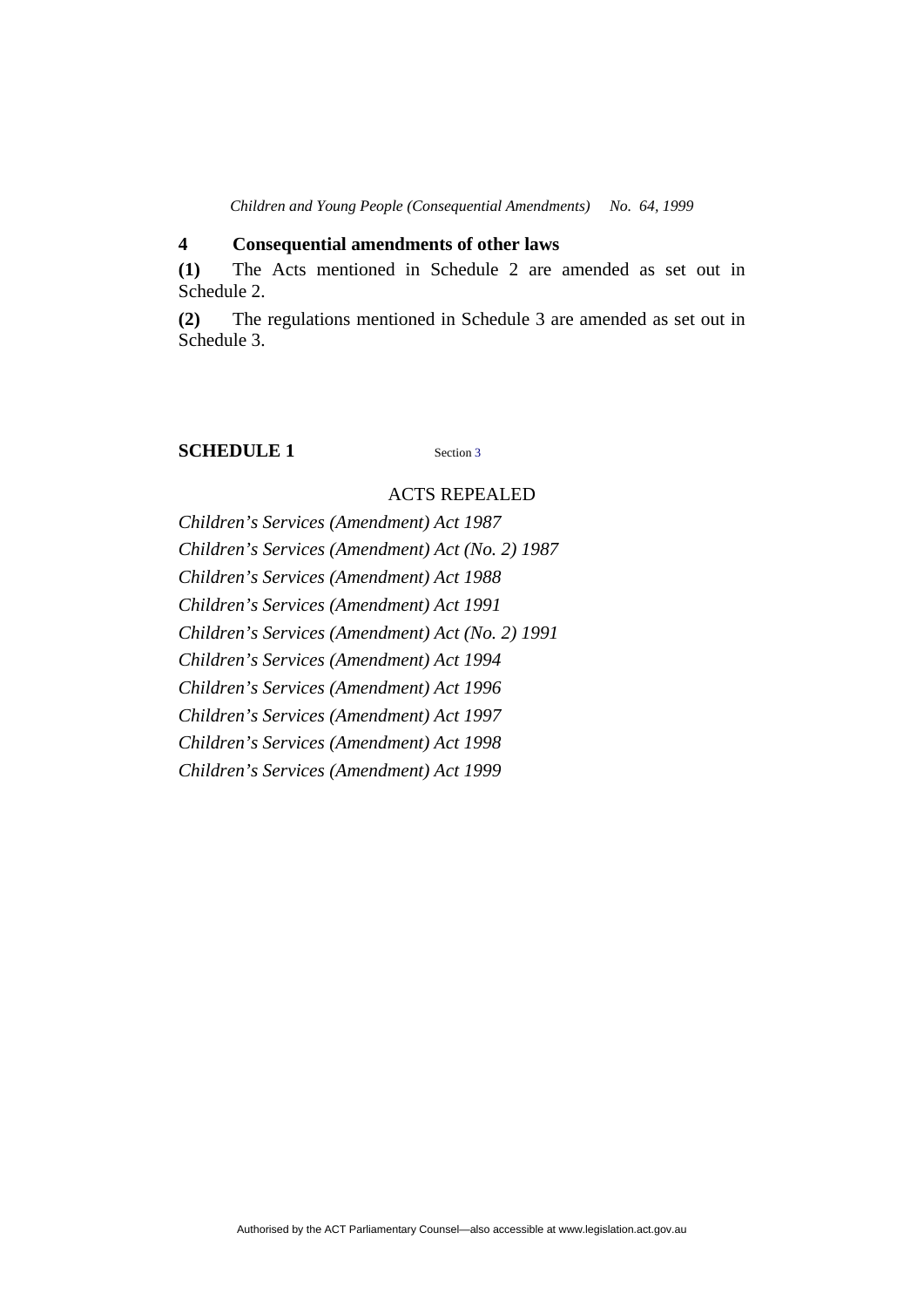### **SCHEDULE 2** Subsection 4 (1)

### **AMENDMENTS OF ACTS**

#### *Adoption Act 1993*

#### **Section 3—**

Repeal the section.

#### **Subsection 4 (1) (definition of** *guardian***)—**

- **(a)** Add at the end of paragraph (b) "and".
- **(b)** Add at the end the following paragraph:
	- "(c) someone with parental responsibility for the long-term care, welfare and development of the child, whether by order of a court or otherwise.".

#### **Subsection 4 (1) (definition of** *principal officer***)—**

Omit "Director", substitute "chief executive".

#### **Subsection 4 (1) (definition of** *Director***)—**

Omit the definition.

#### **Paragraph 17 (2) (a)—**

Omit the paragraph, substitute the following paragraph:

 "(a) the person is not an officer of the administrative unit responsible for providing services for children and young people under the *Children and Young People Act 1999*; and".

### **Subsection 36 (1)—**

Omit the subsection, substitute the following subsections:

 $f''(1)$  If—

- (a) each person required to consent to the adoption of a child under section 27 (Consents of parents and guardians) has consented; or
- (b) the requirement for consent has been dispensed with under section 35 (Dispensing with consent) in relation to the child;

the chief executive is the guardian of the child (other than for the purpose of section 27) until—

- (c) an adoption order is made; or
- (d) any consent given is revoked; or
- (e) the Court makes an order relating to the guardianship of the child.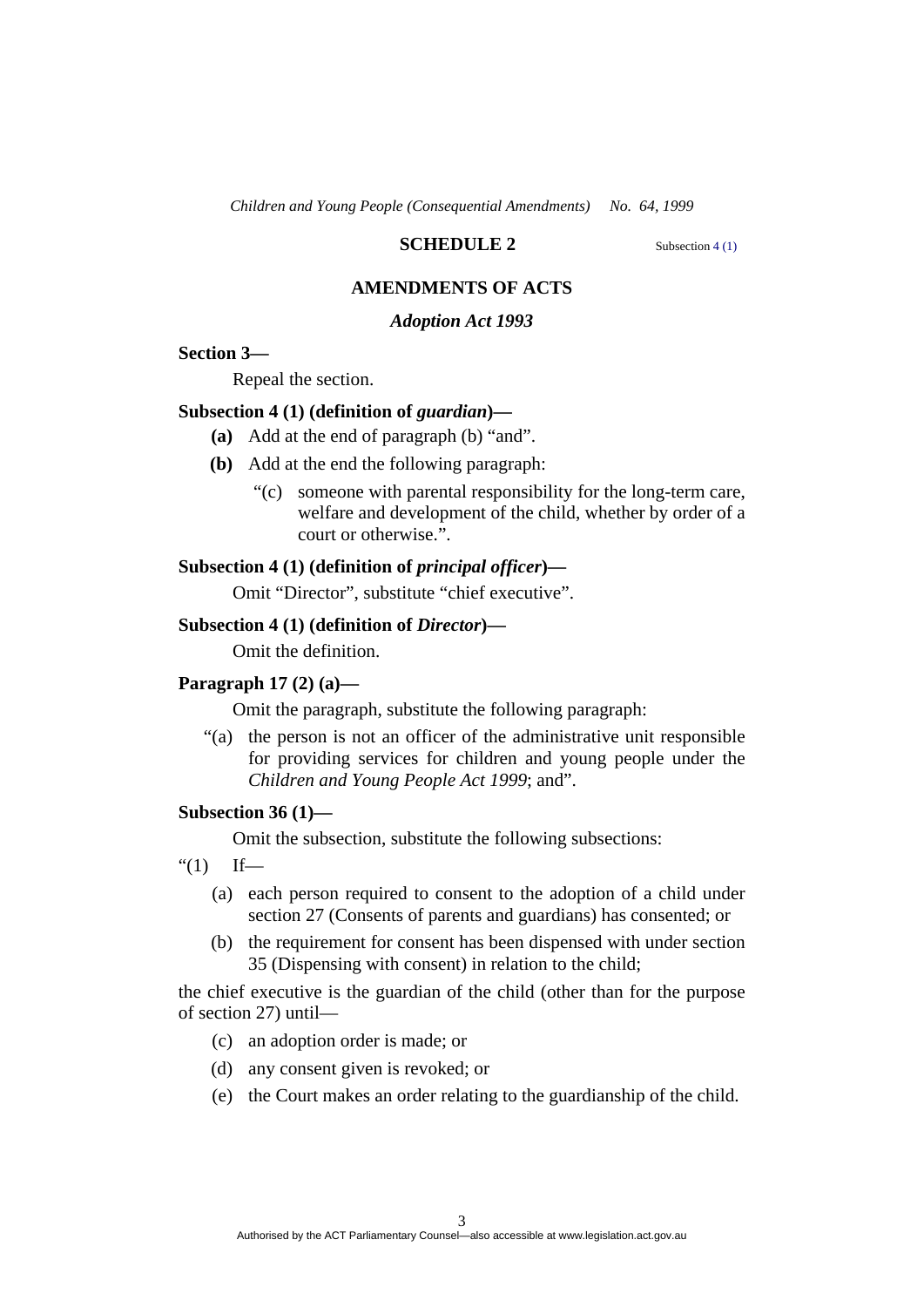"(1A) Subsection (1) does not apply in relation to a child if—

- (a) the principal officer of a private adoption agency is the guardian of the child (other than for the purpose of section 27) because of subsection (2); or
- (b) a declaration requested under section 38 (Transfer of guardianship of child pending adoption) that the child is under the guardianship of an authority in a State or another Territory is in force.".

#### **Subsection 36 (3)—**

Omit the subsection, substitute the following subsection:

"(3) This section does not apply in relation to a child for whom the chief executive has parental responsibility for the long-term care, welfare and development under the *Children and Young People Act 1999*.".

### **Paragraph 62 (1) (d)—**

Omit "Director's", substitute "chief executive's".

### **Further amendments**

The following provisions are amended by omitting "Director" (wherever occurring) and substituting "chief executive":

Section 15, subsections 16 (1) and (2), paragraph 17 (1) (a), subsections 17 (3), (4) and (5), paragraph 19 (1) (a), subsection 19 (3), section 24, subsections 25 (2) and 26 (4) and (10) (definition of *prescribed person*), paragraph 29 (3) (c), subsections 31 (2) and (3), 32 (1) and (2), 35 (2), (3) and (4) and 36 (1), paragraph 36 (2) (b), subsections 37 (2), 38 (1), (2), (4), (5), (6), (7) and (8) and 39 (1), paragraph 40 (d), subsections 41 (2) and 48 (2), (3), (4), (5) and (6), subparagraph 55 (2) (b) (ii), subsections 56 (1), (2) and (3) (definition of *support*), section 58 (definition of *relevant authority*, paragraphs (a) and (c)), paragraph 60 (1) (a), subsection 61 (1), paragraph 61 (2) (b), subsections 62 (1) and (2), paragraph 67 (1) (b), subsections  $67$  (2) and  $68$  (6) and (7), section  $69$ , subsections  $70$  (2) and (3) and 72 (1), (2), (3), (4) and (5), sections 73 and 74, subsections 75 (2), 76 (2), 77 (2) and 78 (1), paragraph 78 (2) (a), subsections 78 (3) and 79 (1), paragraph 79 (2) (b), subsections 80 (1), (2) and (3), 81 (1) and 82 (1), (2) and (3), paragraph 83 (1) (b), subsections 85 (1) and (2), paragraphs 86 (a), (b) and (c) and 91 (b), section 92, paragraph 93 (a), 94 (2) (b) and (c), subsections 95 (1) and 96 (2), sections 102, 103 and 108, subsections 109 (1) and (5) (definition of *relevant person*, subparagraphs (b) (iii), (c) (iii), (i) (ii) and (l) (ii)), subsections 110 (2), (3) and (4) and 115 (1) and (2), section 117 and paragraph 121 (b).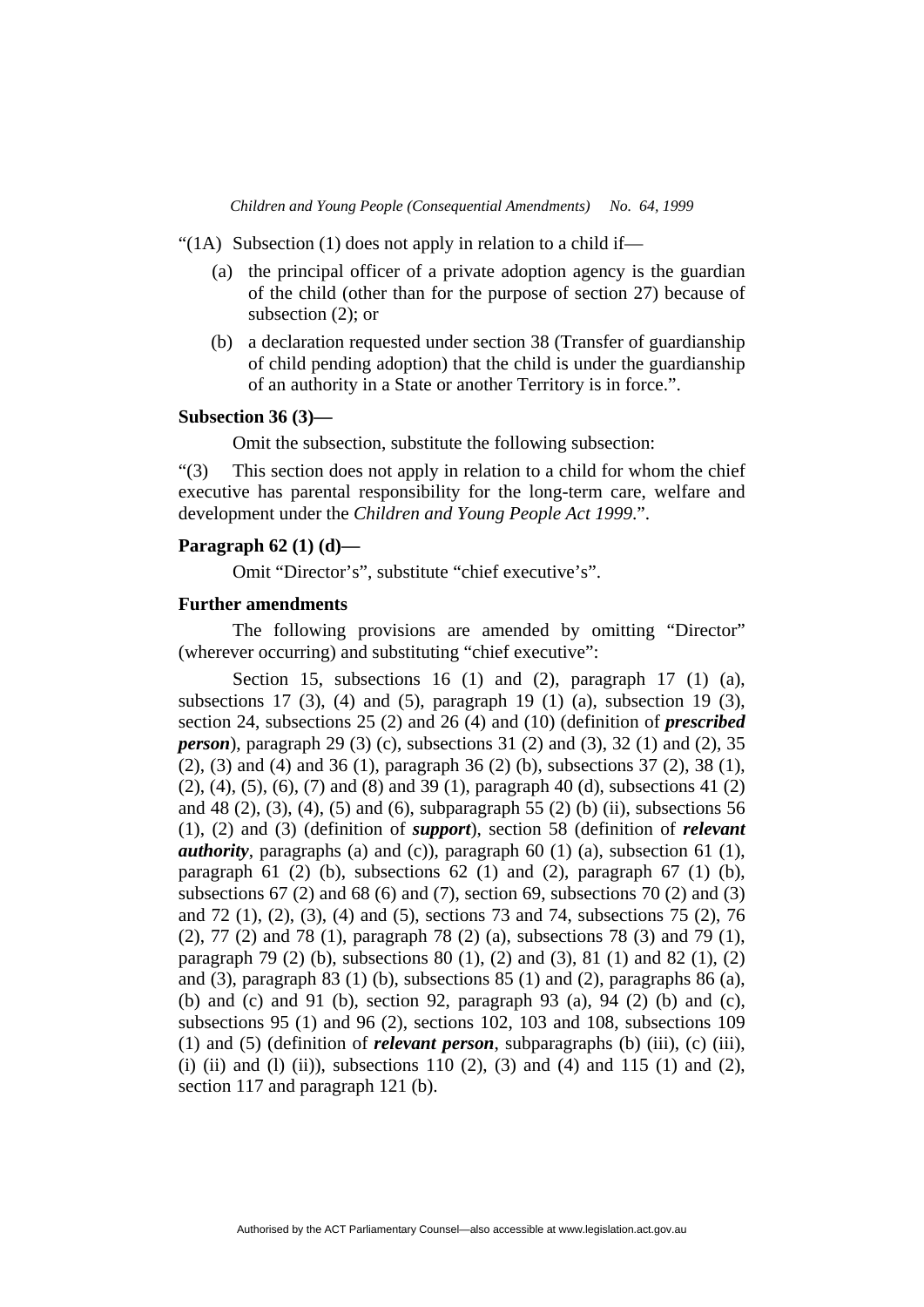### *Bail Act 1992*

### **Paragraphs 23 (b) and (c)—**

Omit the paragraphs, substitute the following paragraphs:

- "(b) the principles in sections 12 and 68 (Principles) of the *Children and Young People Act 1999*;
- (c) if the determination is being made by a court and a report has been given to the court under section 73 (Powers of court with respect to reports) of the *Children and Young People Act 1999* in relation to the child—the contents of the report.".

### **Paragraph 26 (1) (b)—**

Omit the paragraph, substitute the following paragraph:

 "(b) any other conditions that the court or authorised officer considers appropriate having regard to the principles in sections 12 and 68 of *Children and Young People Act 1999*.".

### **Paragraphs 26 (3) (a) and (b)—**

Omit the paragraphs, substitute the following paragraphs:

- "(a) may not impose a condition referred to in subsection 25 (1) unless the court or the authorised officer is of the opinion that the imposition of the condition is—
	- (i) necessary to secure 1 or more of the purposes specified in subparagraphs 25 (4) (a) (i), (ii), (iii) and (iv) (the *relevant purposes*); or
	- (ii) in accordance with the principles under sections 12 and 68 of the *Children and Young People Act 1999* (the *relevant principles*); and
- (b) may not, except at the request of the accused person, impose a condition, or a combination of conditions, that puts a greater obligation on the accused than is—
	- (i) necessary to secure the relevant purposes; or
	- (ii) in accordance with the relevant principles.".

### *Community Advocate Act 1991*

 **Paragraph 13 (1) (ma)—**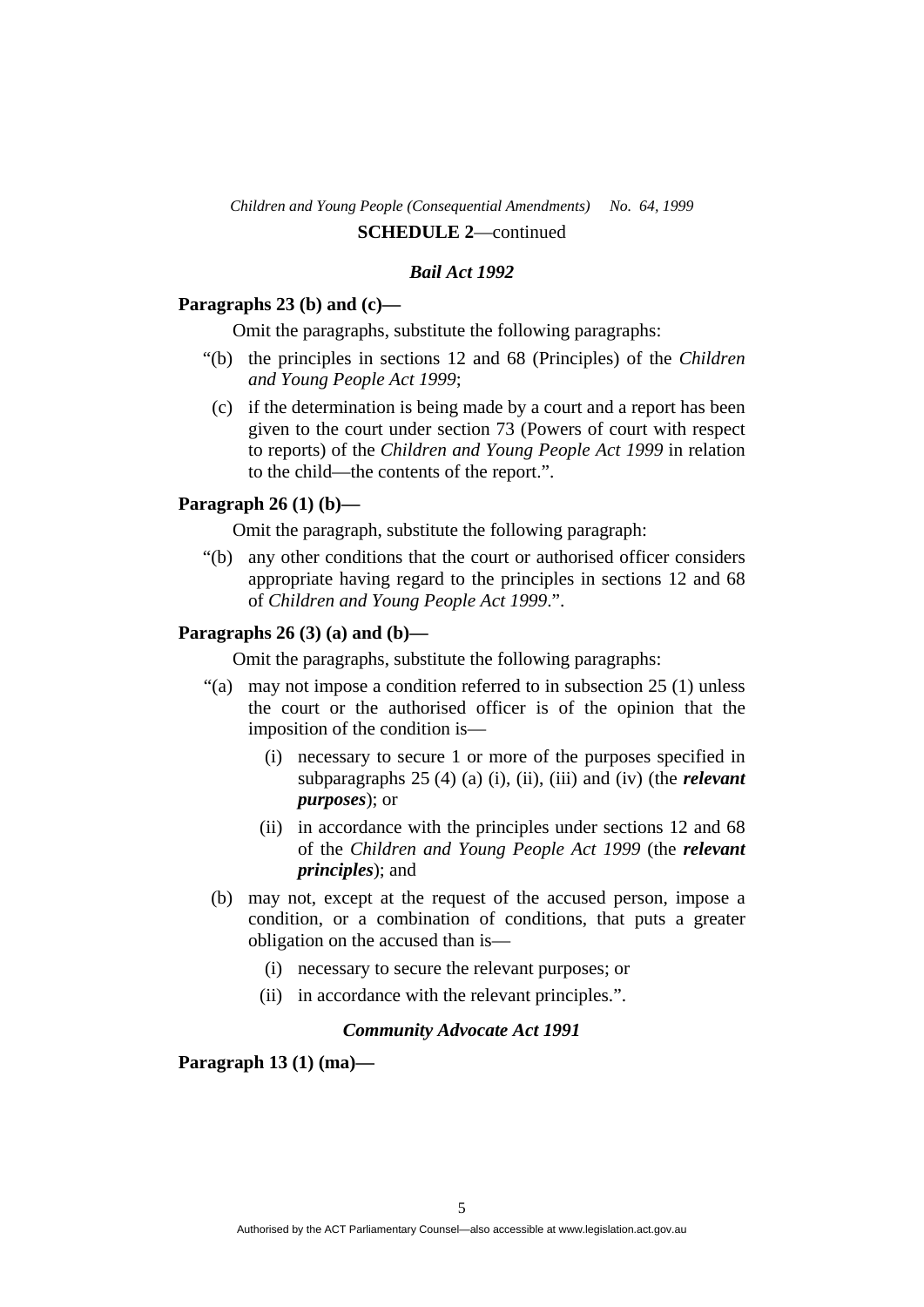Before "*Mental Health (Treatment and Care) Act 1994*" insert "*Children and Young People Act 1999*, *Guardianship and Management of Property Act 1991* and".

#### **Section 16A—**

Repeal the section.

### **Subsection 19 (1) (definition of** *protected information***)—**

Omit the definition, substitute the following definition:

- "*protected information* means information that identifies, or tends to identify—
	- (a) a client; or
	- (b) a person who provides information about a client to a person to whom this section applies.".

#### **Subsection 19 (1)—**

Insert the following definition:

"*client*, in relation to protected information, means a person who had a disability at the time the information was received.".

### **Subsection 19 (2)—**

Omit "or another Act".

### *Coroners Act 1997*

### **Subsection 3 (1) (definition of "custodial officer", paragraph (e))—**

Omit the paragraph, substitute the following paragraph:

 "(e) the chief executive responsible for administering Chapter 2 (General objects, principles and parental responsibility) of the *Children and Young People Act 1999* or an officer within the meaning given by that Act, dictionary;".

#### **Subparagraph 3 (2) (b) (i)—**

Add at the end "or under the *Children and Young People Act 1999*".

#### **Subparagraph 3 (2) (b) (iv)—**

 Omit "47 (1) (h) to (m) (inclusive) or an arrangement under section 69C or 69M of, the *Children's Services Act 1986*", substitute "96 (1) (i) to (m) (inclusive) (Disposition of young offenders) or an arrangement under section 134 (Arrangements for transfer—general) or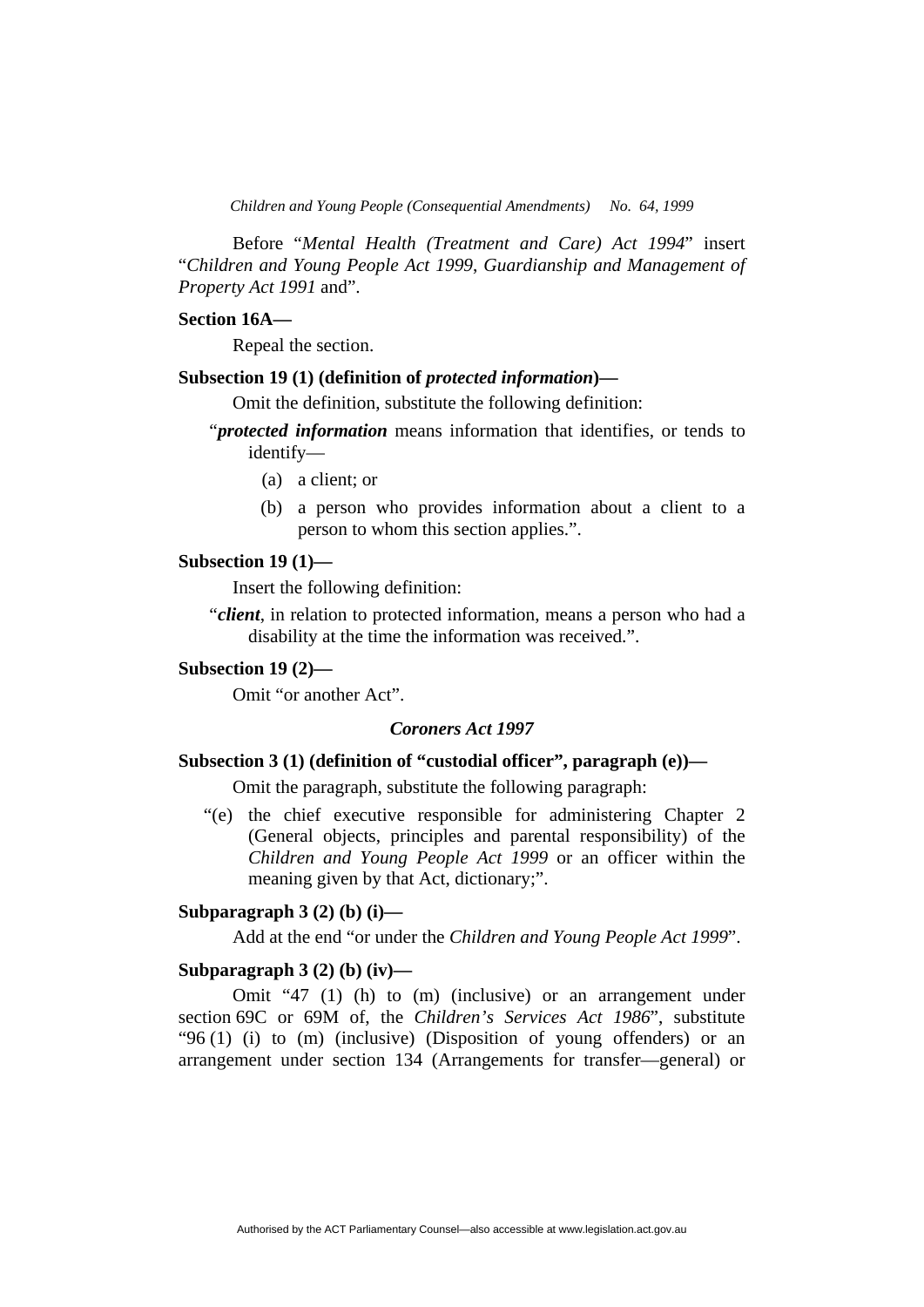145 (Lawful custody for transit through the Territory) of the *Children and Young People Act 1999*".

#### *Crimes Act 1900*

### **New section 37A—**

After section 37 insert the following section:

#### "37A. **Neglect etc of children**

" $(1)$  A person must not—

- (a) ill-treat or abuse a child who is in the person's care; or
- (b) neglect a child for whom he or she is caring or has parental responsibility.

Penalty: 200 penalty units or imprisonment for 2 years, or both.

"(2) A person is not guilty of an offence referred to in paragraph  $(1)$  (b) by reason only of failing to provide a thing for a child if the person did not provide the thing because he or she could not afford to do so.

"(3) A person must not, knowingly or recklessly, leave a child unattended in such circumstances and for such a time that the child could suffer injury or sickness or otherwise be in danger.

Penalty: 100 penalty units or imprisonment for 12 months, or both.

"(4) A police officer, medical practitioner or child officer may act (including by entering any building, place or vehicle, with such force as is necessary and reasonable) if the police officer, medical practitioner or child officer reasonably believes—

- (a) that a child is being or has been ill-treated, abused or neglected as mentioned in subsection (1) or left unattended as mentioned in subsection (3); and
- (b) that it is necessary to act immediately to safeguard the child.

"(5) An action does not lie against a person by reason of the person having acted under subsection (4) in good faith, without negligence and with reasonable care in the circumstances.

- "(6) In this section
	- *child officer* means an officer under the *Children and Young People Act 1999*, section 48.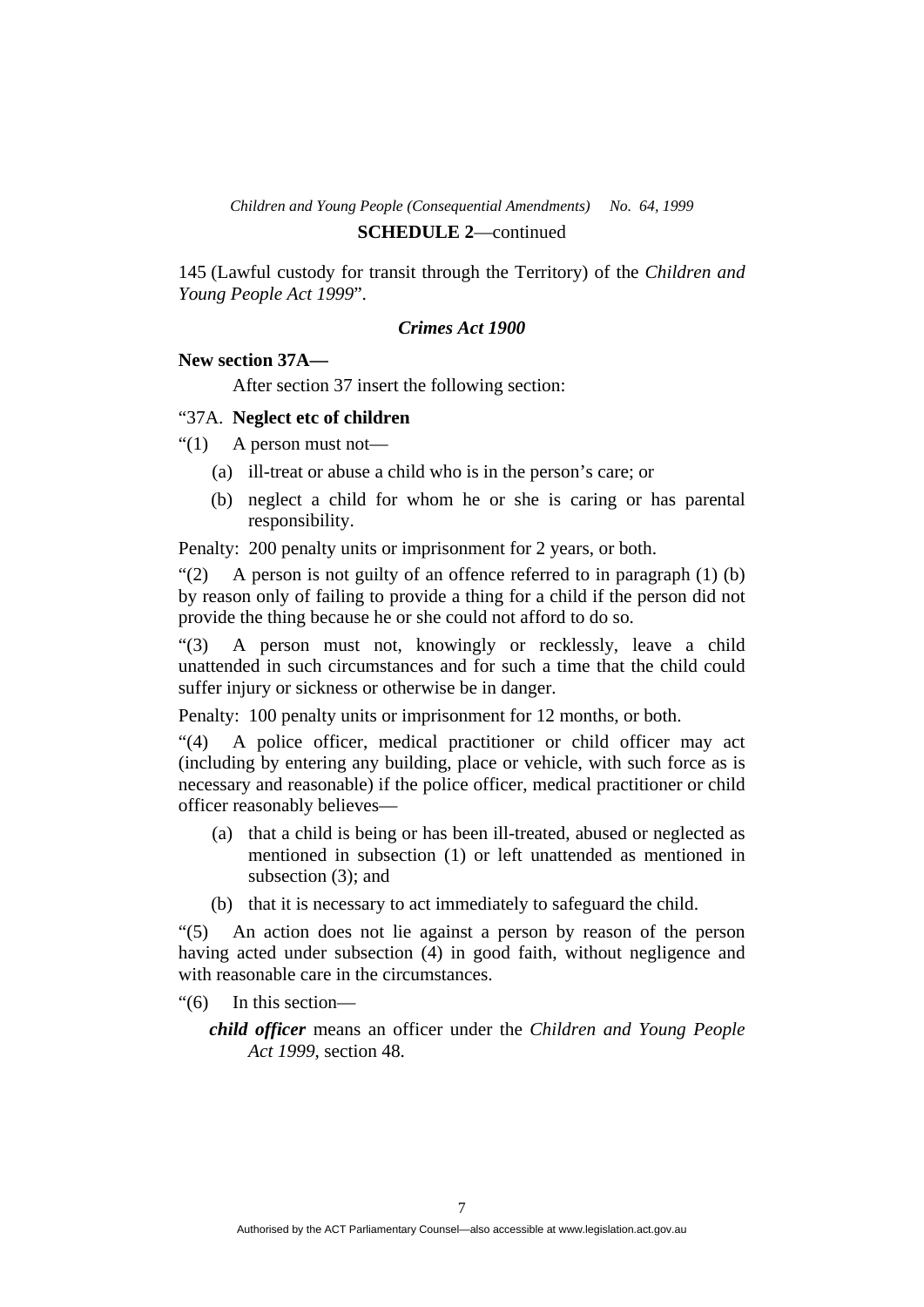*parental responsibility*, for a child, means all the duties, powers, responsibilities and authority parents ordinarily have by law in relation to their children.".

### **Subsections 349ZP (11) and 349ZX (12)—**

 Omit "36 of the *Children's Services Act 1986*", substitute "84 (Identifying material) of the *Children and Young People Act 1999*".

#### **Subsection 443 (7) (b)—**

 Omit "47 (1) (j) or 47 (1) (k) of the *Children's Services Act 1986*", substitute "96 (1) (k) or (l) of the *Children and Young People Act 1999*".

#### **Section 444—**

Repeal the section, substitute the following section:

### "444 **Sentences of imprisonment and uncompleted juvenile detention orders**

"(1) In imposing a defined sentence on an adult who is, at the time of sentencing, the subject of a C&YP Act order, a court must—

- (a) in deciding the length of the defined sentence, take into account any remaining period during which the C&YP Act order would remain in force if not discharged under paragraph (b); and
- (b) discharge the C&YP Act order accordingly.
- "(2) In this section—

*adult* means someone who is 18 years old or older.

*C&YP Act order* means an order under paragraph 96 (1) (g), (h), (i), (j), (k) or (l) of the *Children and Young People Act 1999*.

- *defined sentence*, in relation to an adult, means a sentence that would be likely to bring the adult into contact with other adult offenders, including—
	- (a) a sentence of imprisonment; and
	- (b) a periodic detention order under section 4 (Power to order periodic detention) of the *Periodic Detention Act 1995*; and
	- (c) a community service order under section 556G (Directions to perform work).".

#### *Criminal Injuries Compensation Act 1983*

### **Subparagraph 34B (2) (a) (ii)—**

Omit the subparagraph, substitute the following subparagraph: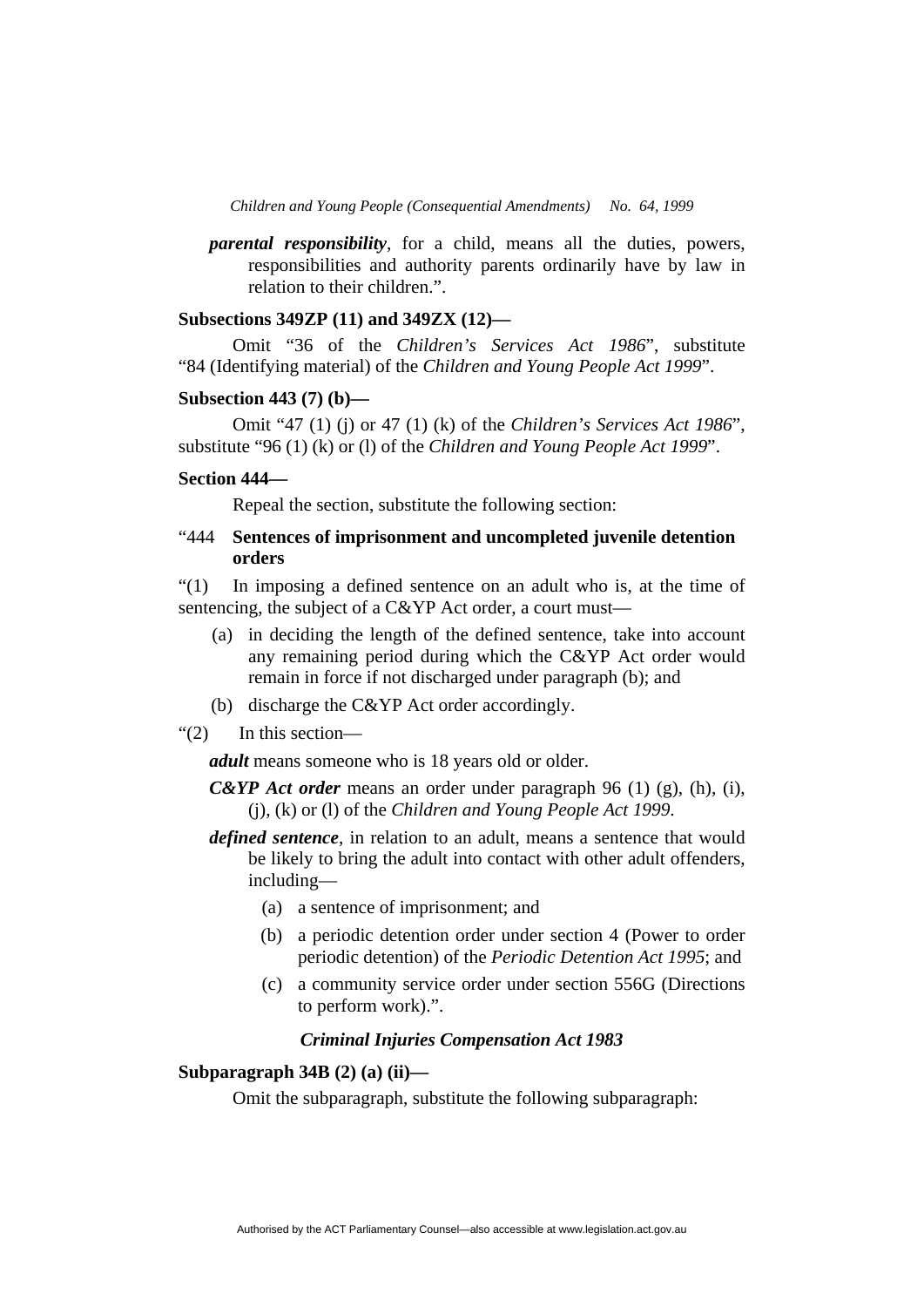"(ii) section 96 (Disposition of young offenders) of the *Children and Young People Act 1999*; or".

#### **Subparagraph 34C (a) (ii)—**

Omit the subparagraph, substitute the following subparagraph:

 "(ii) section 98 (Disposition without proceeding to conviction) of the *Children and Young People Act 1999*; or".

### *Discrimination Act 1991*

### **Section 25A—**

 Omit "Director of Family Services", substitute "chief executive responsible for administering the *Adoption Act 1993*".

#### *Domestic Violence Act 1986*

#### **Section 5—**

After subsection (1), insert the following subsection:

"(1A) The court may make a protection order on an application for a care and protection order under the *Children and Young People Act 1999* (Chapter 7, Children and young people in need of care and protection) as if—

- (a) the applicant for the care and protection order were an applicant for the protection order; and
- (b) the applicant had properly applied for the protection order under this Act.".

### **Section 5—**

After subsection (2), insert the following subsection:

"(2A) The court may not vary or revoke a protection order mentioned in subsection (1A) unless the chief executive for Chapter 7 (Children and young people in need of care and protection) of the *Children and Young People Act 1999* has been served with a copy of the application for the variation or revocation.".

### **Section 7—**

At the end of the section, add the following subsection:

"(4) The court must, on application by the chief executive who has been served with a copy of an application mentioned in subsection 5 (2A), make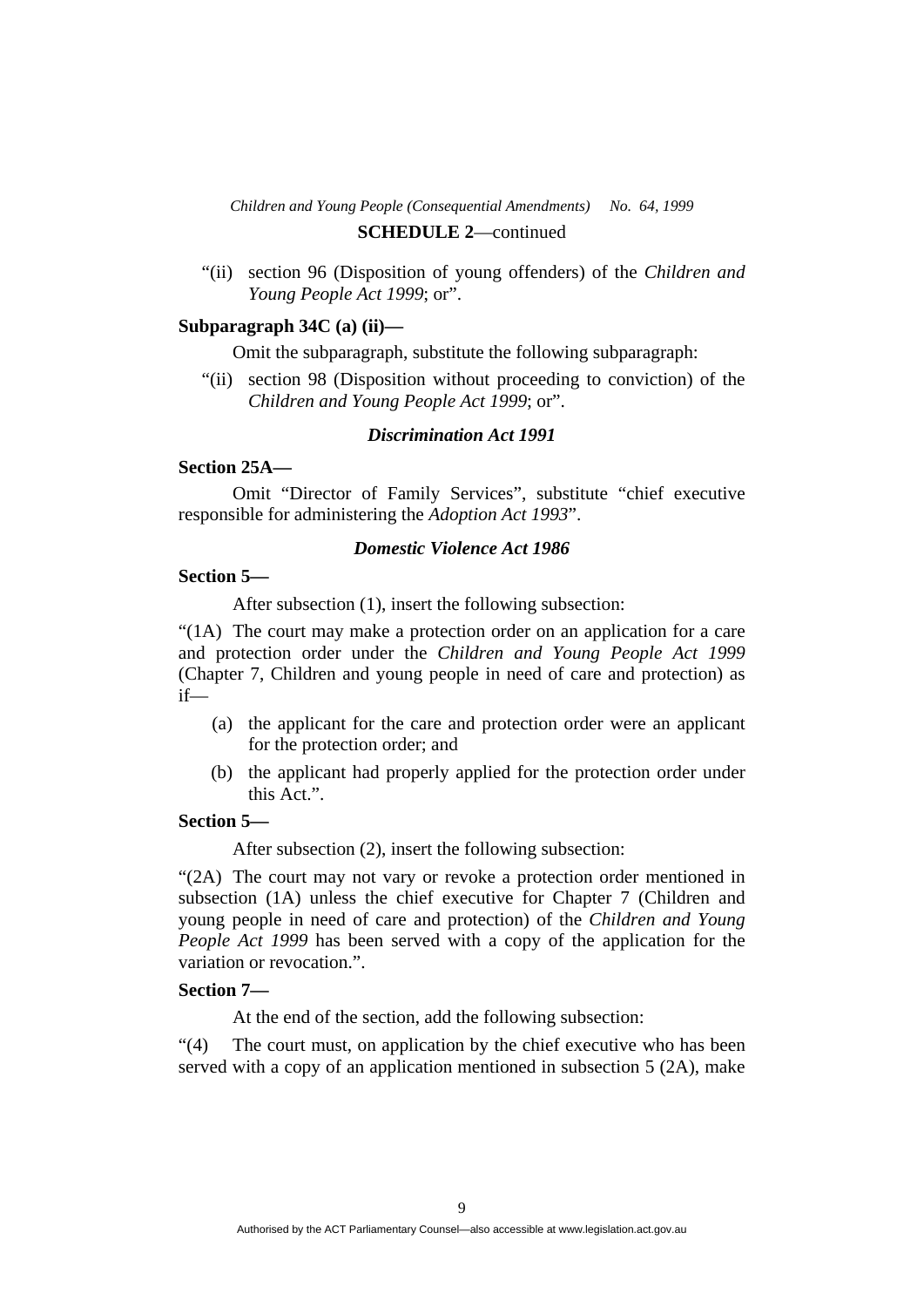the chief executive a party to the proceedings to which the application relates.".

#### *Drugs of Dependence Act 1989*

### **Section 121 (definition of** *responsible officer***, paragraph (a))—**

Omit the paragraph, substitute the following paragraph:

 "(a) in relation to an offender who is not 18 years old or older—the chief executive responsible for administering Chapter 2 (General objects, principles and parental responsibility) of the *Children and Young People Act 1999*; or".

#### *Education Act 1937*

### **Section 5 (definition of** *the Court***)—**

Omit the definition.

### **Section 5—**

Insert the following definition:

"*court* means the Childrens Court.".

#### **Subsection 18 (10)—**

Omit the subsection, substitute the following subsection:

- "(10) In this section
	- *institution* has the meaning given by the *Children and Young People Act 1999*, dictionary.
	- *State institution* has the meaning given by the *Children and Young People Act 1999*, section 65.".

### *Evidence Act 1971*

### **Paragraph 66 (3) (b)—**

Omit the paragraph, substitute the following paragraph:

 "(b) with an offence against section 374 (Dangerous employment), 375 (Regulation of employment of children and young people), 376 (Duty of employers of children and young people), 389 (Offences in relation to child or young person subject to an order) or 390 (Offence to harbour or conceal child or young person) of the *Children and Young People Act 1999*; or".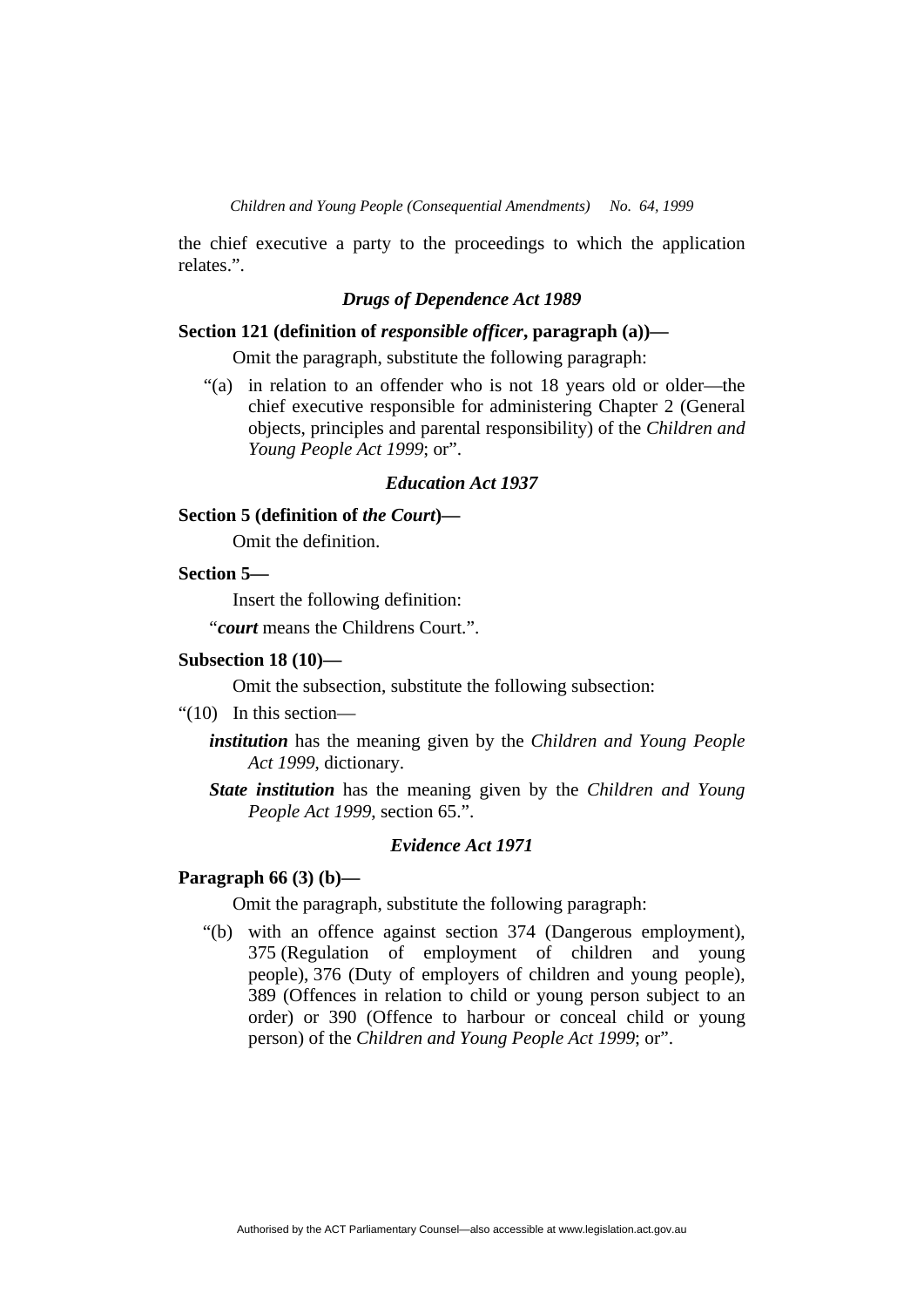#### *Evidence (Closed-Circuit Television) Act 1991*

### **Paragraph 4 (1) (d)—**

Omit the paragraph, substitute the following paragraph:

 "(d) proceedings under Chapter 7 (Children and young people in need of care and protection), Part 3 (Care and protection orders and emergency action) of the *Children and Young People Act 1999*;".

### *Hawkers Act 1936*

### **Subsection 5 (2)—**

 Omit "Part VIII of the *Children's Services Act 1986*", substitute "Chapter 10 (Employment of children and young people) of the *Children and Young People Act 1999*".

#### *Interpretation Act 1967*

### **Dictionary—**

Insert the following definition:

"*Childrens Court* means the Childrens Court under the *Children and Young People Act 1999*, section 53.".

### *Juries Act 1967*

### **Paragraph 11 (x)—**

Omit the paragraph.

#### **Paragraph 11 (y)—**

 Omit "Director of Family Services", substitute "chief executive responsible for administering Chapter 2 (General objects, principles and parental responsibility) of the *Children and Young People Act 1999*".

#### **Paragraph 11 (ya)—**

Omit the paragraph, substitute the following paragraph:

 "(ya) a public servant holding a delegation under section 34 of the *Children and Young People Act 1999* whose principal duty is to direct and control the provision of youth justice services in the Territory;".

### **Paragraph 11 (zj)—**

Omit the paragraph, substitute the following paragraph: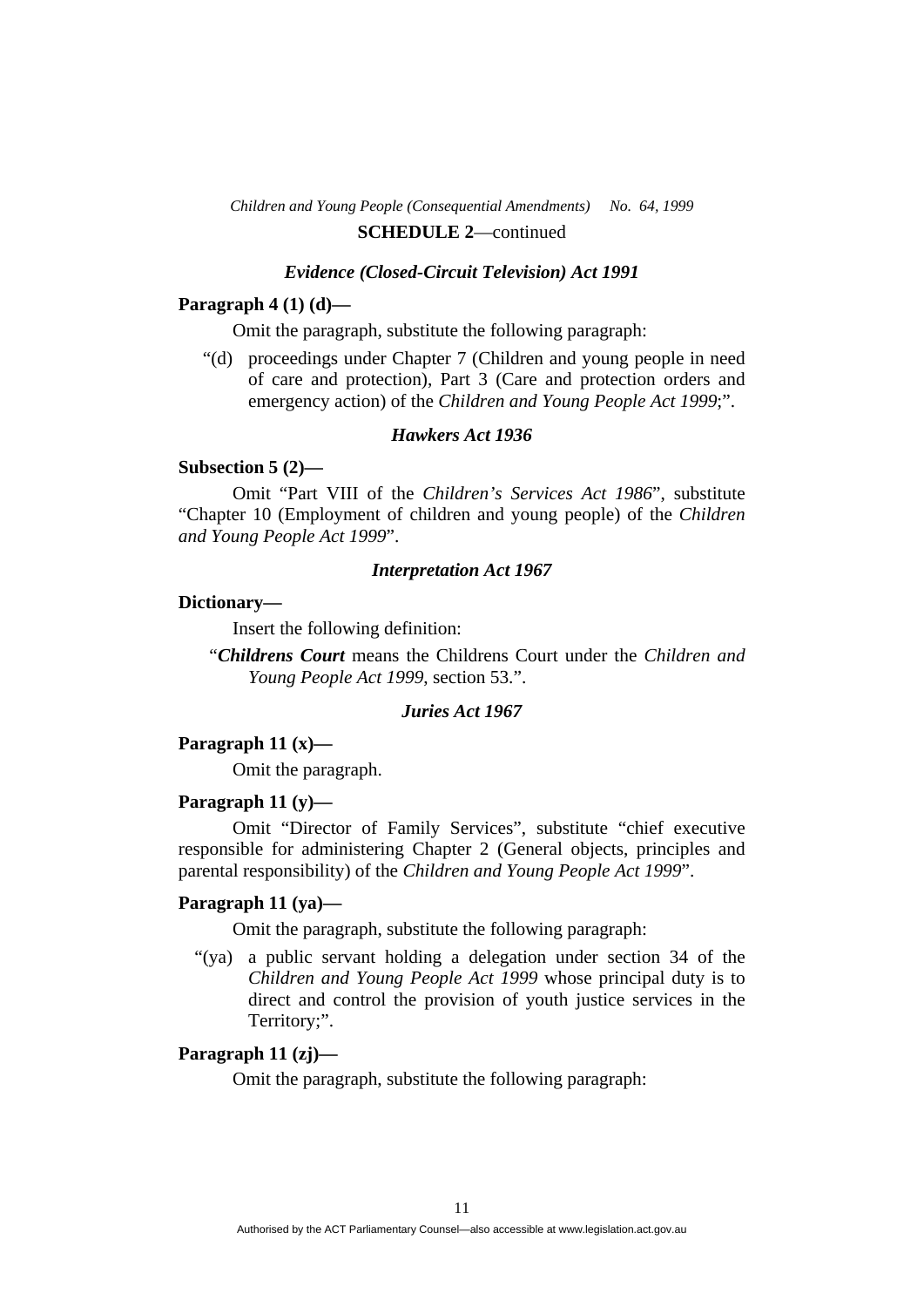"(zj) persons employed at a place declared to be an attendance centre, an institution or a shelter under section 412 of the *Children and Young People Act 1999*.".

#### *Law Reform (Miscellaneous Provisions) Act 1955*

### **Paragraph 36 (2) (a)—**

Omit the paragraph, substitute the following paragraph:

 "(a) the chief executive responsible for administering Chapter 2 (General objects, principles and parental responsibility) of the *Children and Young People Act 1999* when he or she has parental responsibility for the long-term care, welfare and development of a child because of that Act; or".

#### *Magistrates Court Act 1930*

#### **Subsection 10G (2)—**

Omit the subsection.

#### **New section 198A—**

After section 198, insert the following section:

### "198A **Powers exercisable in care and protection proceedings**

The court's power to make an order under this Part may be exercised on an application for a care and protection order under the *Children and Young People Act 1999* (Chapter 7, Children and young people in need of care and protection) as if—

- (a) the applicant for the care and protection order were an applicant for the order under this Part; and
- (b) the applicant had properly applied for that order under this Part.".

#### **Subsection 206J (2)—**

Omit the subsection, substitute the following subsections:

"(2) The registrar must cause a copy of the application to be served personally on—

- (a) each other party to the proceedings; and
- (b) if section 198A applies—the chief executive for Chapter 7 (Children and young people in need of care and protection) of the *Children and Young People Act 1999*.

"(2A) The court must, on application by the chief executive served under paragraph (2) (b), make the chief executive a party to the proceedings.".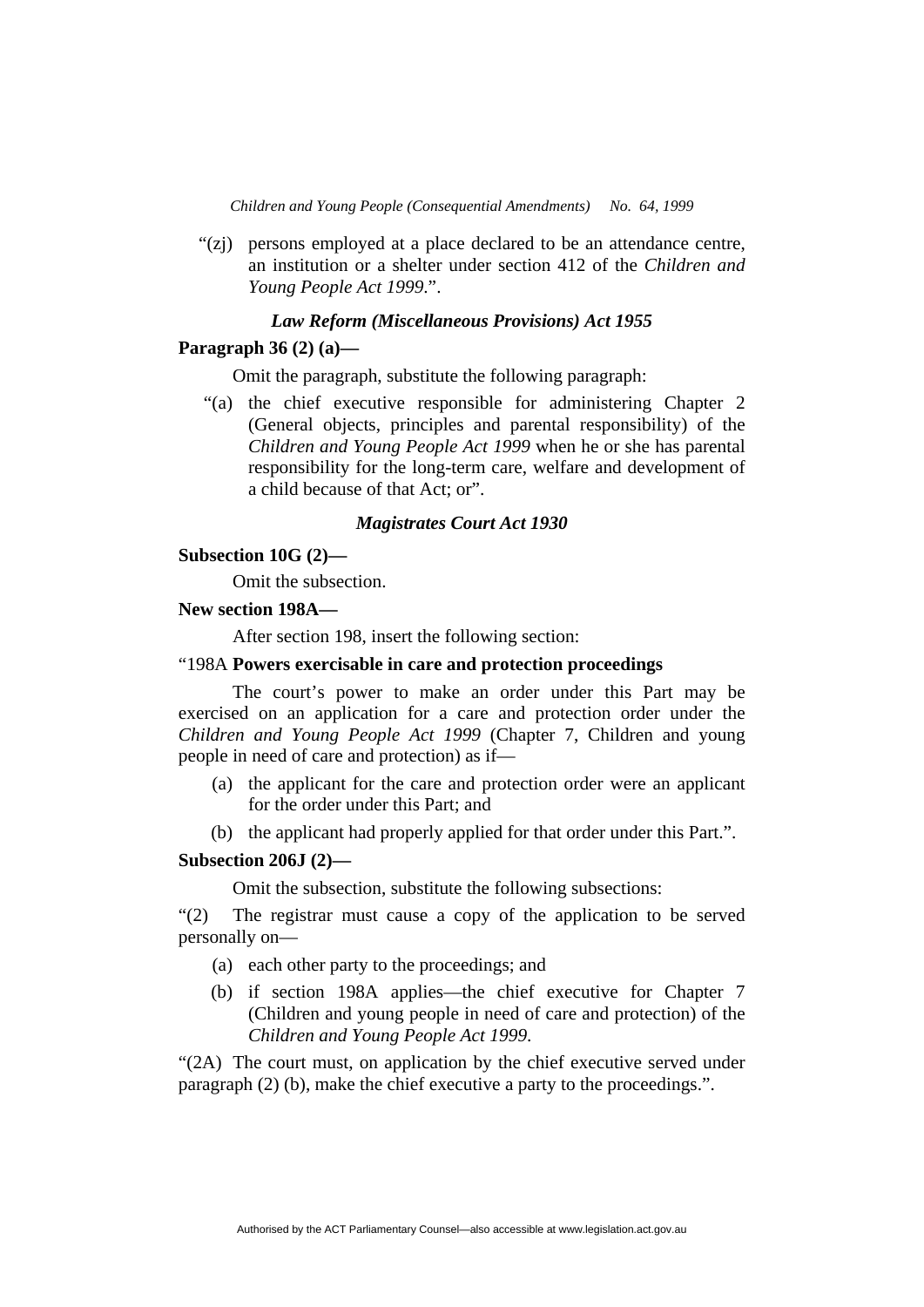### **Subparagraph 248C (2) (c) (iii)—**

Omit the subparagraph, substitute the following subparagraph:

"(iii) under the *Children and Young People Act 1999*;".

### **Section 248C—**

Add at the end the following subsections:

"(3) A fee or charge determined under subsection 248A (1) is not payable for filing a document, or for the service or execution of process, in relation to proceedings under the *Children's Services Act 1986* after the commencement of the *Children and Young People Act 1999*.

"(4) Subsection (3) and this subsection cease to have effect on the day that section 427 (Emergency action—s 75 and s 76 of repealed Act) of the *Children and Young People Act 1999* ceases to have effect.".

### *Maintenance Act 1968*

#### **Paragraph 23 (2) (b)—**

Omit the paragraph, substitute the following paragraph:

 "(b) if the chief executive responsible for administering Chapter 2 (General objects, principles and parental responsibility) of the *Children and Young People Act 1999* has parental responsibility for the long-term care, welfare and development of the child; or".

### *Mental Health (Treatment and Care) Act 1994*

### **Section 4 (definition of** *mentally dysfunctional offender***)—**

 Omit "Part IV of the Children's Services Act", substitute "Chapter 6 (Young offenders), Part 2 (Within the Territory) of the C&YP Act".

#### **Section 4 (definition of** *referring officer***, paragraph (b))—**

 Omit "subsection 33 (1) of the *Children's Services Act 1986*", substitute "section 81(Limitations in respect of criminal proceedings against young people) of the C&YP Act".

### **Section 4 (definition of** *Children's Services Act***)—**

Omit the definition.

#### **Section 4—**

Insert the following definitions:

"*C&YP Act* means the *Children and Young People Act 1999*.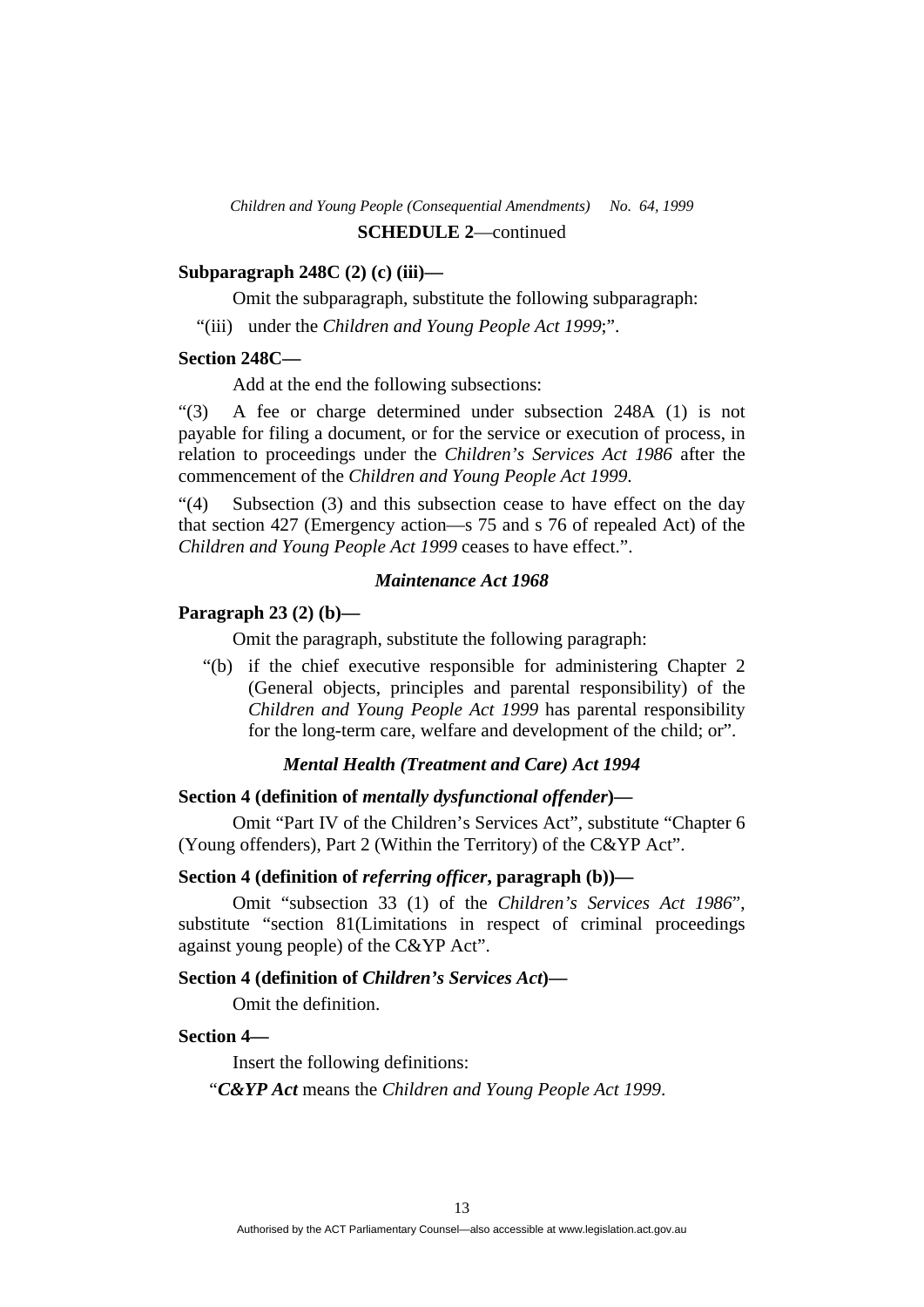*C&YP chief executive* means the chief executive responsible for administering Chapter 2 (General objects, principles and parental responsibility) of the *Children and Young People Act 1999*.".

### **Paragraphs 16 (1) (c) and (d)—**

Omit the paragraphs, substitute the following paragraphs:

- "(c) required to submit to the jurisdiction of the Tribunal by an order under Chapter 7 (Children and young people in need of care and protection), Part 3 (Care and protection orders and emergency action) of the C&YP Act;
- (d) required to submit to the jurisdiction of the Tribunal by an order under Part 11A (Unfitness to plead, mental illness and mental dysfunction) of the *Crimes Act 1900* or Chapter 6 (Young offenders) of the C&YP Act; or".

### **Paragraph 24A (1) (b)—**

Omit the paragraph, substitute the following paragraph:

 "(b) if the person who is to be the subject of the order is a child—the child's parents and the C&YP chief executive;".

### **Heading to Part 8—**

Omit "**CHILDREN'S SERVICES**", substitute "**C&YP**".

### **Subsection 70 (1) (definition of** *order for recommendations***, paragraph**   $(h)$

 Omit "under Part IV or section 83A of the Children's Services Act", substitute "under Chapter 6 (Young offenders), Part 2 (Within the Territory) or Chapter 7 (Children and Young People in need of care and protection), Part 3 (Care and protection orders and emergency action) of the C&YP Act".

### **Subsection 70 (3)—**

Omit "Children's Services Act", substitute "C&YP Act".

### **Paragraph 71 (e)—**

 Omit "Director of Family Services", substitute "C&YP chief executive".

### **Paragraph 87 (2) (c)—**

 Omit "Director of Family Services", substitute "C&YP chief executive".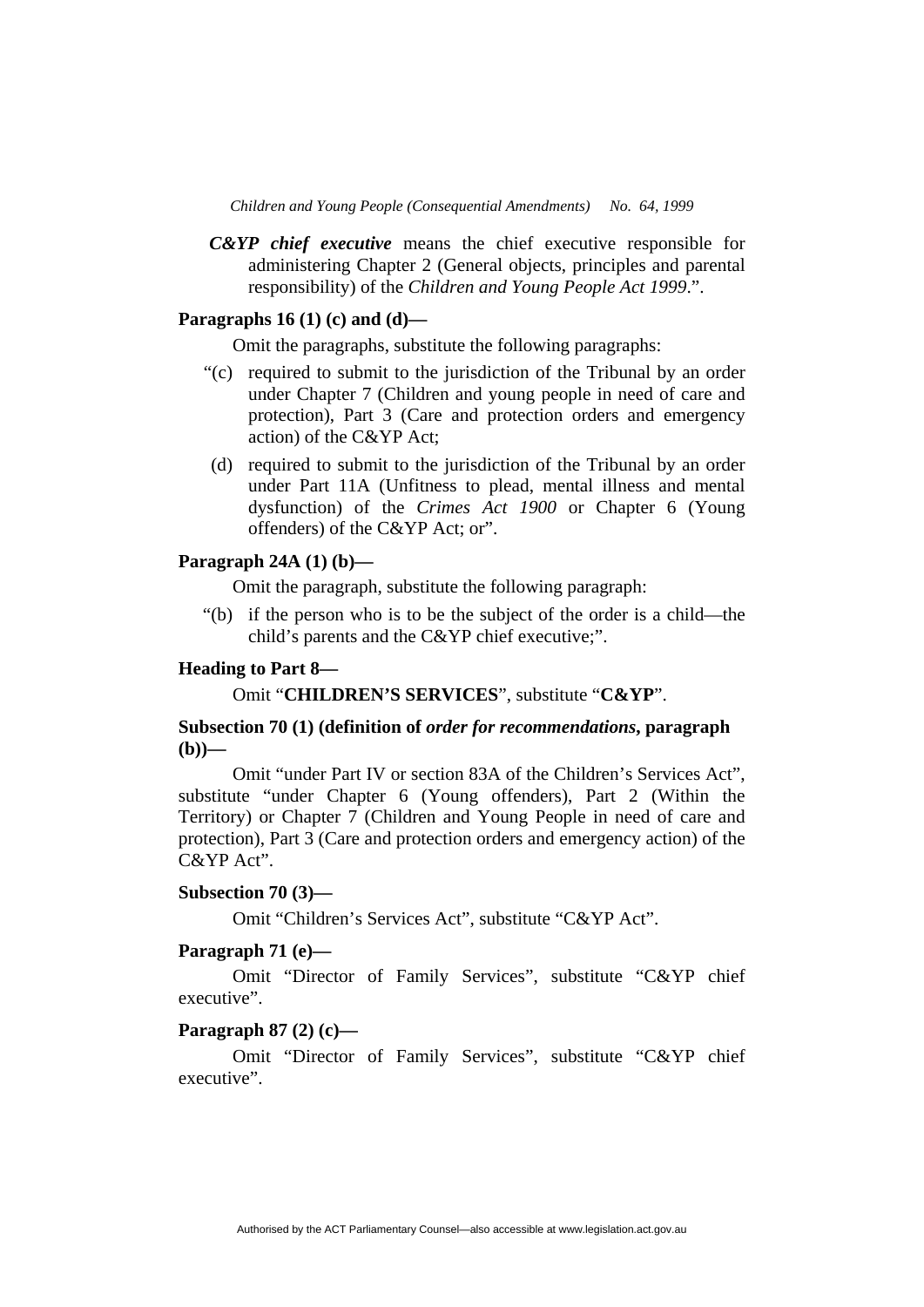### **Paragraph 89 (1) (j)—**

 Omit "Director of Family Services", substitute "C&YP chief executive".

### **Paragraph 90 (5) (e)—**

 Omit "under Part IV or section 83A of the Children's Services Act", substitute "under Chapter 6 (Young offenders), Part 2 (Within the Territory) or Chapter 7 (Children and Young People in need of care and protection), Part 3 (Care and protection orders and emergency action) of the C&YP Act".

#### **Paragraph 94 (k)—**

 Omit "Director of Family Services", substitute "C&YP chief executive".

#### *Prisoners (Interstate Transfer) Act 1993*

### **Subsection 3 (1) (definition of** *ACT sentence of imprisonment***)—**

 Omit "*Children's Services Act 1986*", substitute "*Children and Young People Act 1999*".

### *Remand Centres Act 1976*

#### **Section 3 (definition of** *shelter***)—**

Omit the definition, substitute the following definition:

"*shelter* has the meaning given by the *Children and Young People Act 1999*, dictionary.".

### **Paragraph 15 (1) (f)—**

 Omit "*Children's Services Act 1986*", substitute "*Children and Young People Act 1999*".

### *Supreme Court Act 1933*

### **Sub-subparagraph 37B (2) (c) (v) (B)—**

 Omit the sub-subparagraph, substitute the following sub-subparagraph:

"(B) the Children and Young People Act 1999;".

#### **Sub-subparagraph 37B (2) (c) (vi) (A)—**

 Omit the sub-subparagraph, substitute the following sub-subparagraph: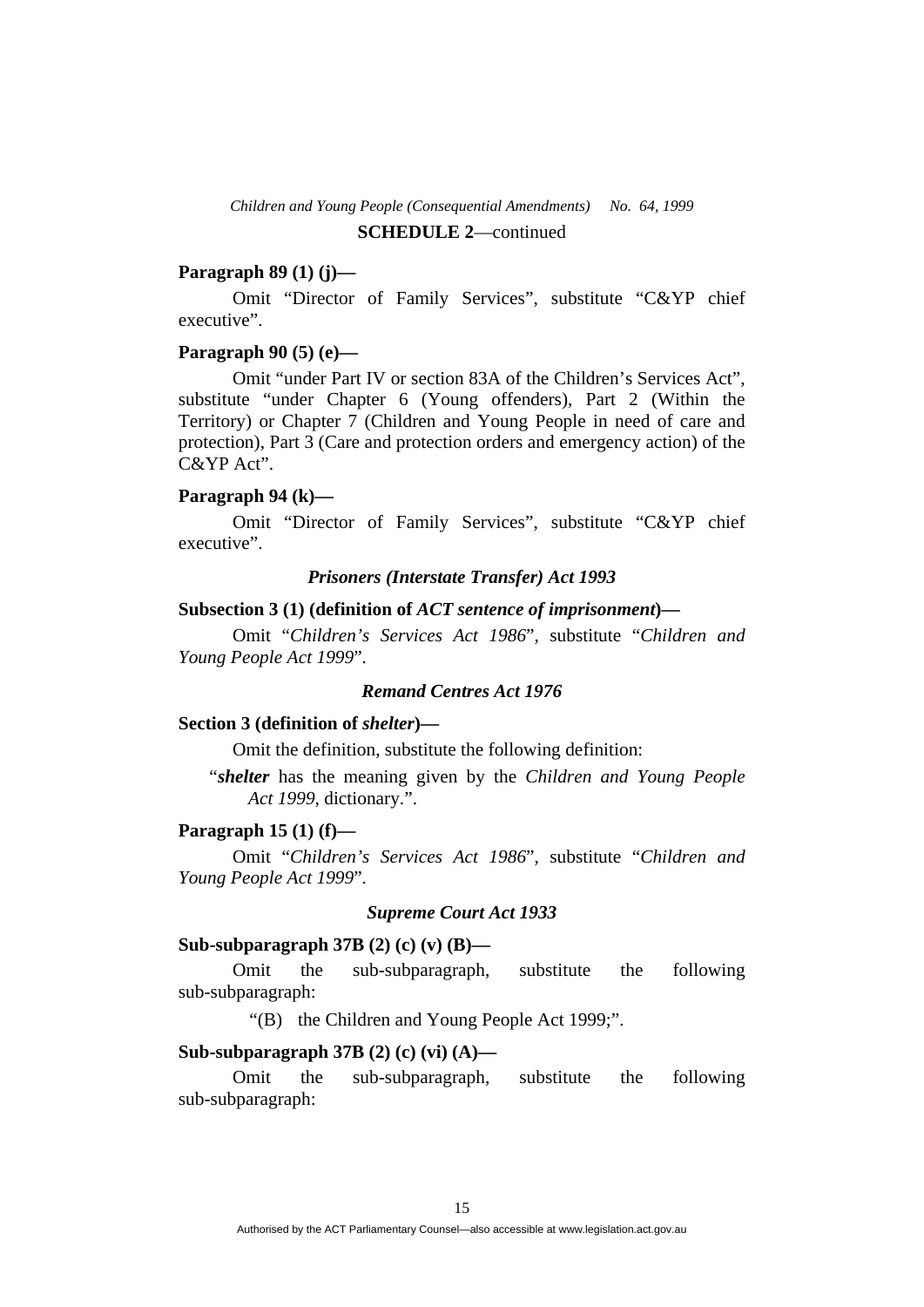"(A) a matter under the *Children and Young People Act 1999*;".

### *Testamentary Guardianship Act 1984*

#### **Subsection 2 (3)—**

 Omit "Director of Family Services", substitute "C&YP chief executive".

### **Subsection 2 (5)—**

Omit the subsection, substitute the following subsection:

### "(5) In this section—

*C&YP chief executive* means the chief executive responsible for administering Chapter 2 (General objects, principles and parental responsibility) of the *Children and Young People Act 1999*.".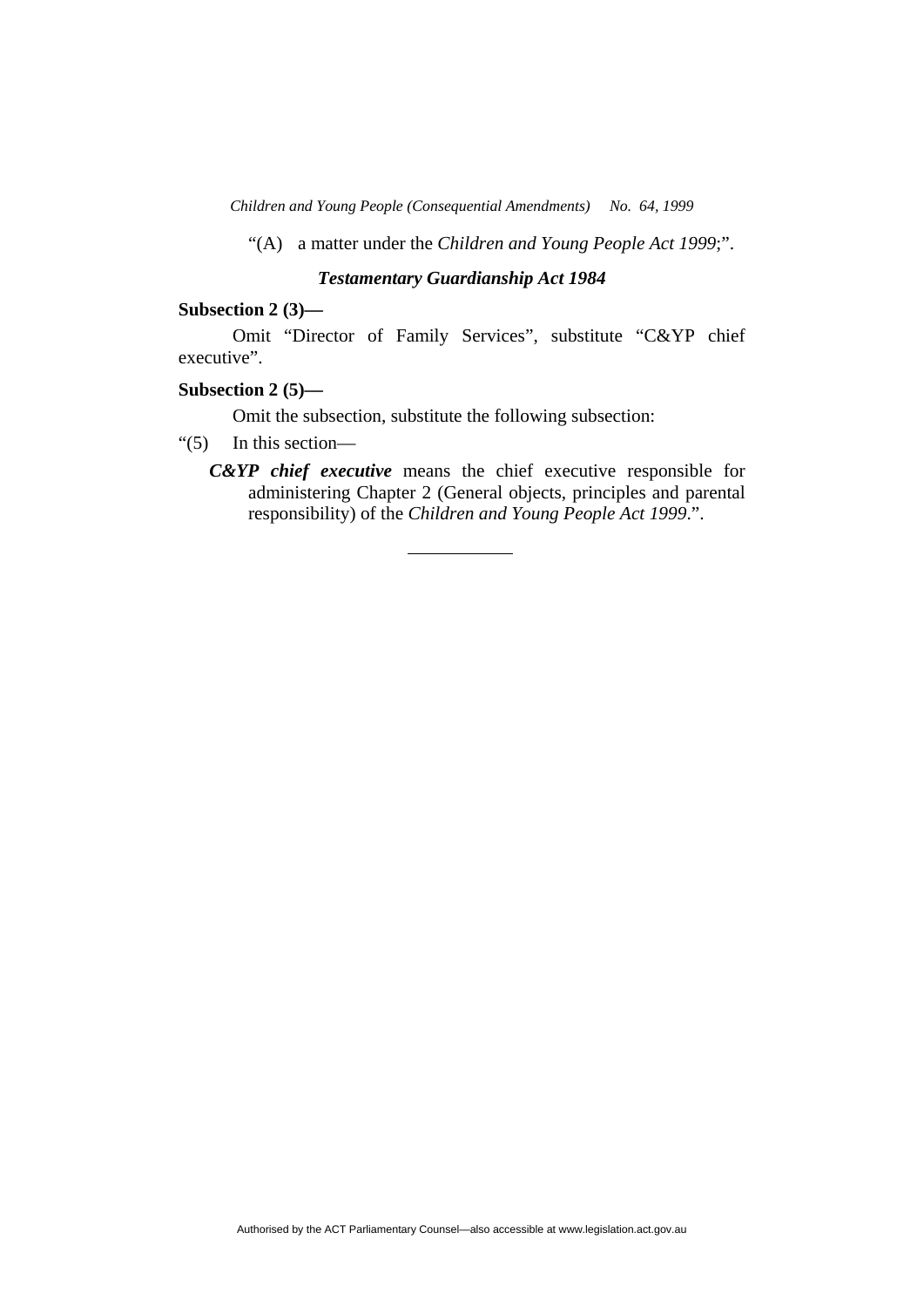### **SCHEDULE 3** Subsection 4 (2)

### **AMENDMENTS OF REGULATIONS**

### **Adoption Regulations**

 The following provisions are amended by omitting "Director" and substituting "chief executive":

 Subregulation 3 (1) (definition of *adoption list*), subparagraph 7 (2) (a) (iv), regulation 12, subregulations 13 (1) and (2) and 15 (2), paragraphs 16 (a) and (c) and 17 (a), subregulation 30 (1) and regulation 30A.

#### **Remand Centres Regulations**

### **Regulation 3 (definition of** *Director***)—**

Omit the definition.

#### **Subregulations 11 (2) and (4)—**

Omit "Director", substitute "C&YP chief executive".

#### **Regulation 11—**

Add at the end the following subregulation:

- "(5) In this regulation—
	- *C&YP chief executive* means the chief executive responsible for administering Chapter 2 (General objects, principles and parental responsibility) of the *Children and Young People Act 1999*.".